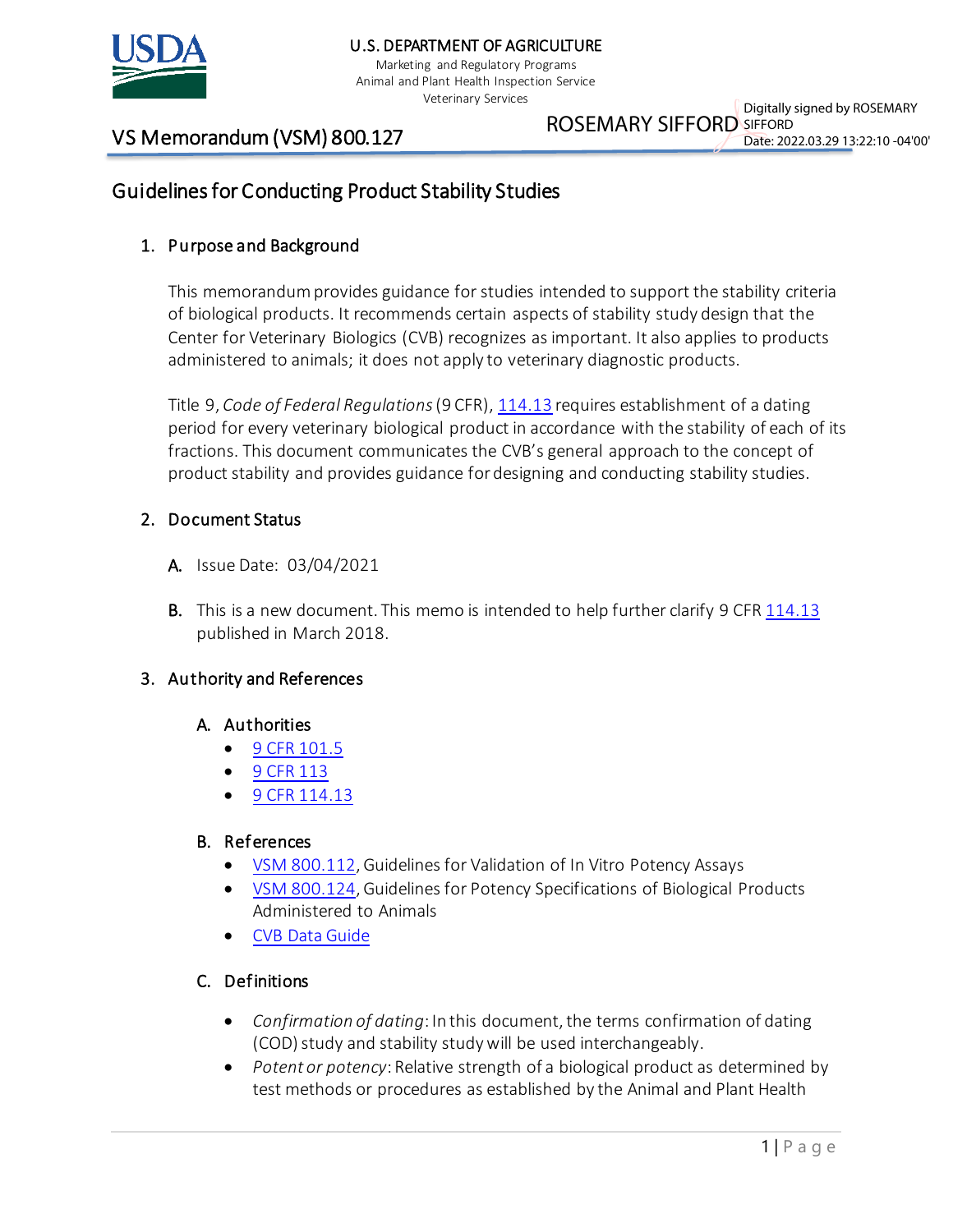

Marketing and Regulatory Programs Animal and Plant Health Inspection Service Veterinary Services

# VS Memorandum (VSM) 800.127

Inspection Service (APHIS) in Standard Requirements or in the approved Outline of Production for such product.

- *Potency degradation profile*: The potency degradation profile is the mathematical relationship between time and the potency of a product.
- *Practical standard deviation (PSD).* The PSD is intended as a measure of the variability of the potency due to manufacture and testing.
- *Stability*: Stability refers to the effect of time on the relevant qualities of a product stored under specified conditions. This document deals with the stability of a product's potency.
- *Stability-indicating assay*: A stability-indicating assay is a validated quantitative analytical procedure that can detect changes over time in a pertinent property of the product.

## 4. Audience

VS employees and members of the biologics industry.

## 5. Guidance

## A. Preliminary Stability Criteria

The stability criteria are the length of the dating period, the potency specification throughout dating, and the potency specification at release. The stability criteria are related to each other by the potency degradation profile. Before the COD study is completed, set preliminary criteria as follows. Setting preliminary potency specifications may also be necessary if a major change is made to the potency test (e.g.,the measure of potency changes).

1. The length of the dating period.

The firm shall propose a dating period for the product based on preliminary information available about the stability of each of its fractions. In the absence of such preliminary information, products will typically be assigned an initial dating period of twenty-four (24) months for nonviable products and eighteen (18) months for products intended to replicate in the host animal. The dating period is then confirmed or possibly modified based on the COD study. Subsequent changes to the dating period may be requested when supported by a stability study. Generally dating up to thirty-six (36) months will be considered. Products that are licensed prior to confirming the dating period must include a statement in Section VI.C. of the Outline of Production that dating has not been confirmed and that appropriate data are being collected.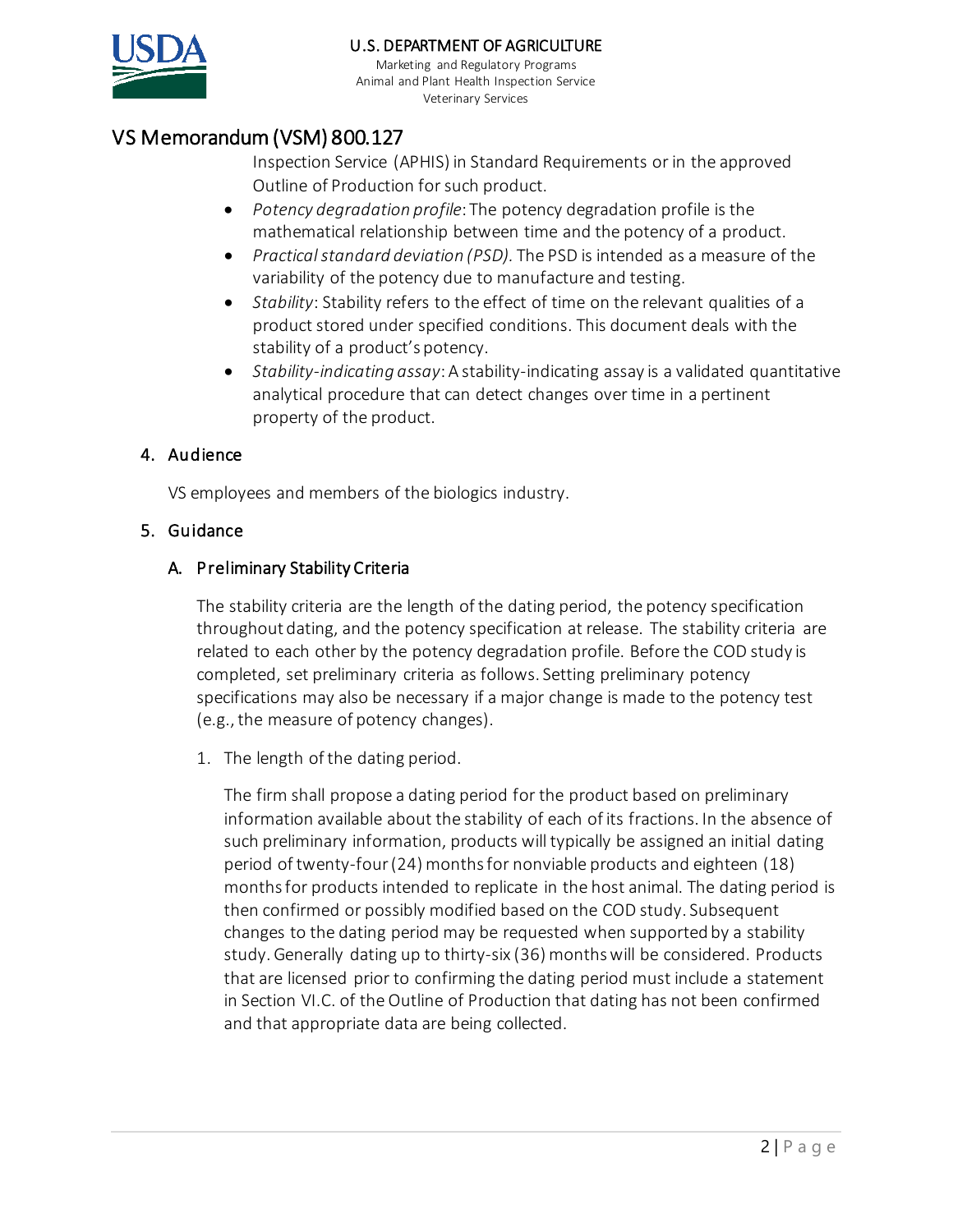

Marketing and Regulatory Programs Animal and Plant Health Inspection Service Veterinary Services

# VS Memorandum (VSM) 800.127

2. The specifications for potency throughout dating.

Set the throughout-dating specification(s) in accordance with [VSM 800.124](https://www.aphis.usda.gov/animal_health/vet_biologics/publications/memo800-124.pdf) or in accordance with 9 CFR Standard Requirements for the fraction. The throughoutdating potency specifications are the minimum requirements for potency when tested at any time within the dating period. They are based on the pivotal potency (potency of the serial used in the pivotal efficacy study) and the PSD.

3. The specification for potency at release.

Set the release specification(s) in accordance with  $VSM 800.124$  or in accordance with the 9 CFR Standard Requirements for the fraction. Set the preliminary release specification(s) higher than the throughout-dating specification to account forpotential potency loss during the length of the dating period. Base the difference between the two specifications, release and throughout-dating, on information available about the anticipated loss of potency for each fraction for the proposed dating period of the product. Release potency specification(s) will be necessary before completing the initial COD study.

## B. Stability Study Requirement

The stability criteria of each fraction of each product shall be confirmed or modified based on the results of a stability study. An initial stability study is necessary to confirm product dating but may result in changes to the release and throughout dating potency specifications. A stability study may be required when there is a major change to the product's composition, manufacturing method, or potency test that is likely to impact product stability or to support changes to the stability criteria.

## C. Stability Study Design and Analysis

1. Protocol

Submit a protocol prior to initiating any stability study. Submit the initial COD study protocol prior to licensure.

2. Test articles

Use a minimum of three (3) serials for each product code produced in a manufacturing facility according to the Outline of Production. For product lines, use a minimum of three (3) serials of the largest combination and at least one (1) serial from each fallout product. Create each serial from a different lot of bulk antigen (e.g., Lot A, Lot B, Lot C) for each fraction. When initial potency testing is conducted on final containers, select final containers of production serials for the study using a defined, documented process. Fully describe the process in a protocol prior to study initiation. Use the same serials for all fractions for the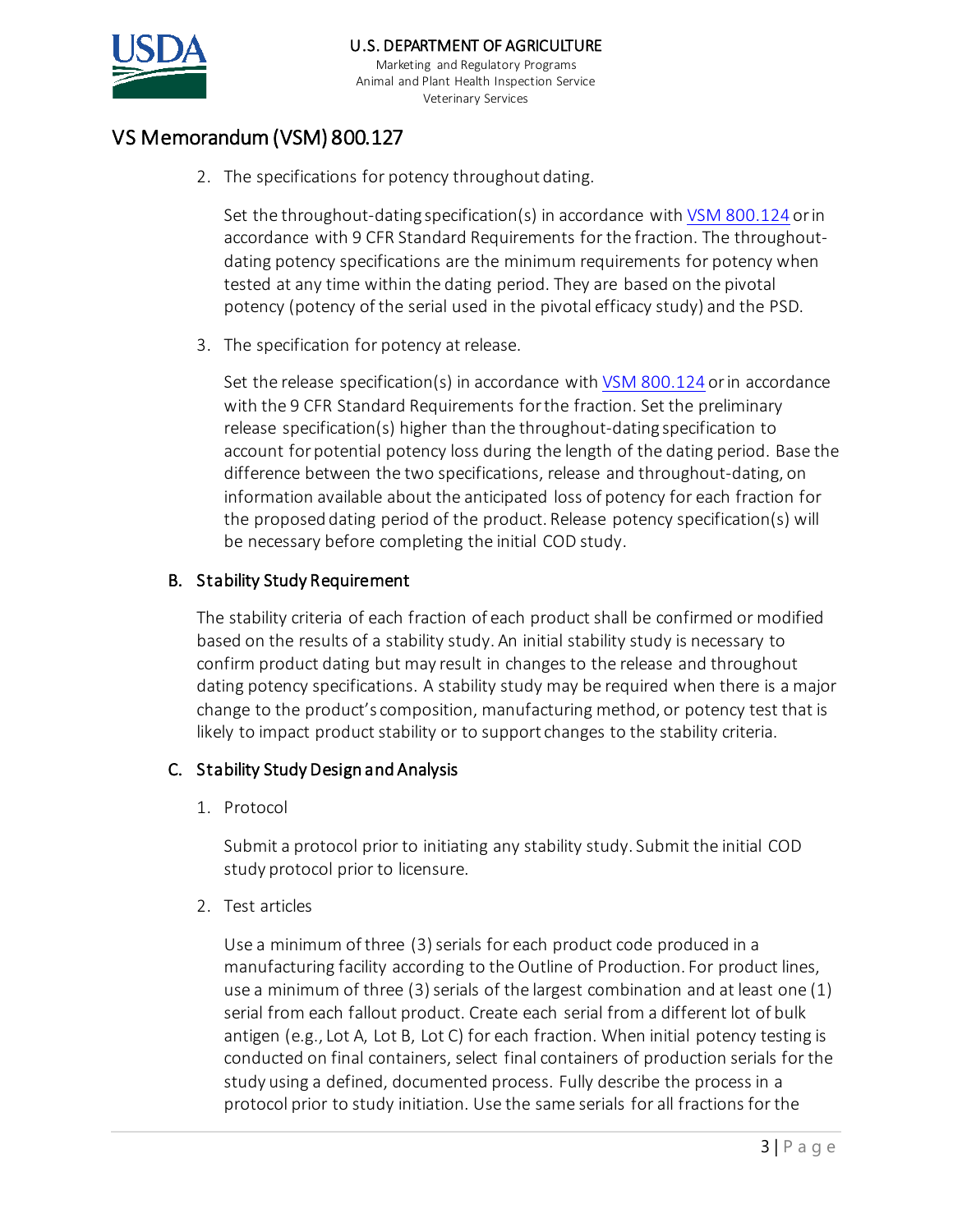

Marketing and Regulatory Programs Animal and Plant Health Inspection Service Veterinary Services

# VS Memorandum (VSM) 800.127

initial stability study. There may be instances in subsequent stability studies where it is not necessary to test all fractions on all serials.

In those instances in which the use of a stability-indicating assay is not required (9 CFR  $114.13$  (d)), at least one (1) serial in the stability study should be batched near the minimum according to Section IV. I. of the Outline of Production.

3. Number of tests

The number of potency tests conducted on each fraction of each serial at each time point should be no less than that required for serial release according to the Outline of Production (e.g., if three (3) vials are tested for serial release, no fewer than three (3) vials should be tested at each time point in a stability study).

4. Initial test

The first test in the sequence shall be as close as practical to the day of filling into final containers or the date of final formulation if the potency of the product is tested in bulk form. The report and electronic data should indicate whether final containers were or bulk material wastested.

5. Subsequent tests

Conduct all remaining potency tests on material obtained from final containers. The number of final containers tested for each serial should be no fewer than that required for serial release as specified in the Outline of Production. The CVB recommends, but does not require, conducting testing of different serials on different calendar days.

## D. Stability-Indicating Assay

Stability studies must be conducted with a stability-indicating assay except those instances specified in 9 CFR [114.13 \(d\).](https://www.ecfr.gov/cgi-bin/text-idx?SID=3df0dc0cb644ecb4c7a46d2d730390b5&mc=true&node=pt9.1.114&rgn=div5#se9.1.114_113)

1. Quantitative and quantal assays

Quantitative potency assayssuch as one that produces a live bacterial count, or a quantal assay such as a live virus titration, will be considered stability indicating if the test method has been validated in accordance wit[h VSM 800.112](https://www.aphis.usda.gov/animal_health/vet_biologics/publications/memo_800_112.pdf). Additional test methods validated according to [VSM 800.112](https://www.aphis.usda.gov/animal_health/vet_biologics/publications/memo_800_112.pdf) that quantify the concentration of the sample may be considered quantitative (and hence stability indicating) as well.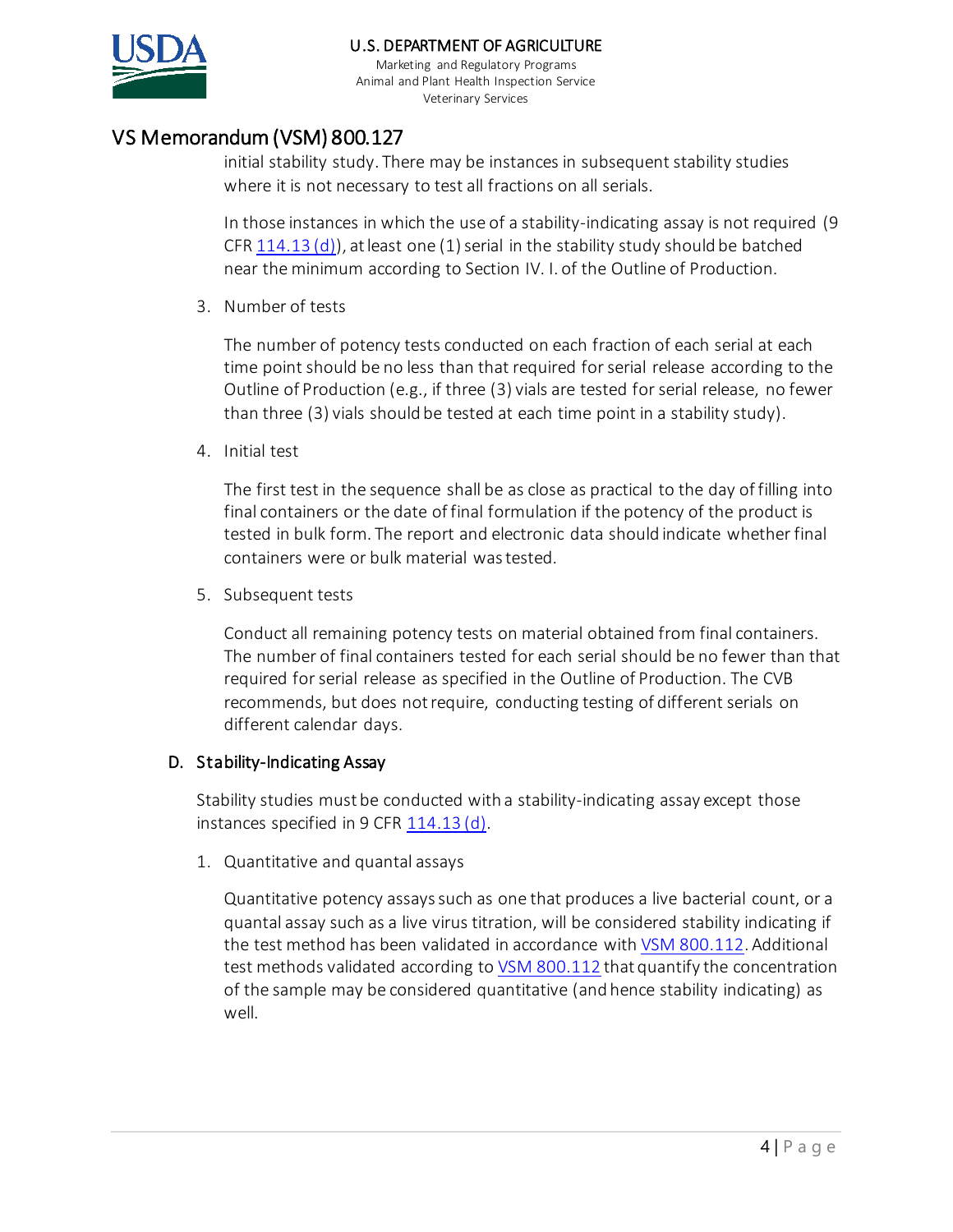

Marketing and Regulatory Programs Animal and Plant Health Inspection Service Veterinary Services

# VS Memorandum (VSM) 800.127

2. Relative potency assays

Relative potency assays validated in accordance wit[h VSM 800.112](https://www.aphis.usda.gov/animal_health/vet_biologics/publications/memo_800_112.pdf) Appendix III will be considered stability indicating if the same reference is used for all testing during the stability study and no critical reagents (e.g., capture antibody, detector antibody, etc.) have changed during the stability study. If a reagent is nearing depletion, the firm may save sufficient quantity to finish the stability study even if the reagent is replaced for routine serial release. The initial test should be planned so that the reference remains in-dating for the length of the stability study.

3. Dichotomous outcome animal tests

Animal tests that provide only a dichotomous (satisfactory/unsatisfactory) outcome (such as eight (8) of ten (10) lab animals meeting a requirement) are unsuitable to test potency for a stability study except for the exceptions listed in 9 CFR [114.13 \(d\).](https://www.ecfr.gov/cgi-bin/text-idx?SID=3df0dc0cb644ecb4c7a46d2d730390b5&mc=true&node=pt9.1.114&rgn=div5#se9.1.114_113)

4. Other in vivo tests

An *in vivo* potency test that measures a response in the laboratory animal model that is related in a dose-responsive manner to efficacy in the target species and the product's antigen concentration may be considered stability indicating.

#### E. Analysis for In Vitro Assays

Analyze the data to obtain a final estimate of the mean potency loss (MPL) and verify the appropriateness of the PSD.

1. Model

Fit a suitable regression model to the potency values obtained from testing of final containers to describe the potency degradation profile. When appropriate, use the logarithm of the potency estimates as the response variable in the regression model. Use a linear regression model when the degradation rate is fixed. Use a nonlinear regression model when the degradation rate is time dependent. When degradation cannot be distinguished from assay and vial variability, use an intercept only model.

2. Final PSD

PSD may continue to be used if the estimate of root mean square error (RMSE) from the model fit to the data from the stability study does not exceed 3 x PSD. If the RMSE exceeds 3 x PSD, there is an indication the PSD estimate is too low to appropriately account for all sources of variation. In such instances, the PSD will